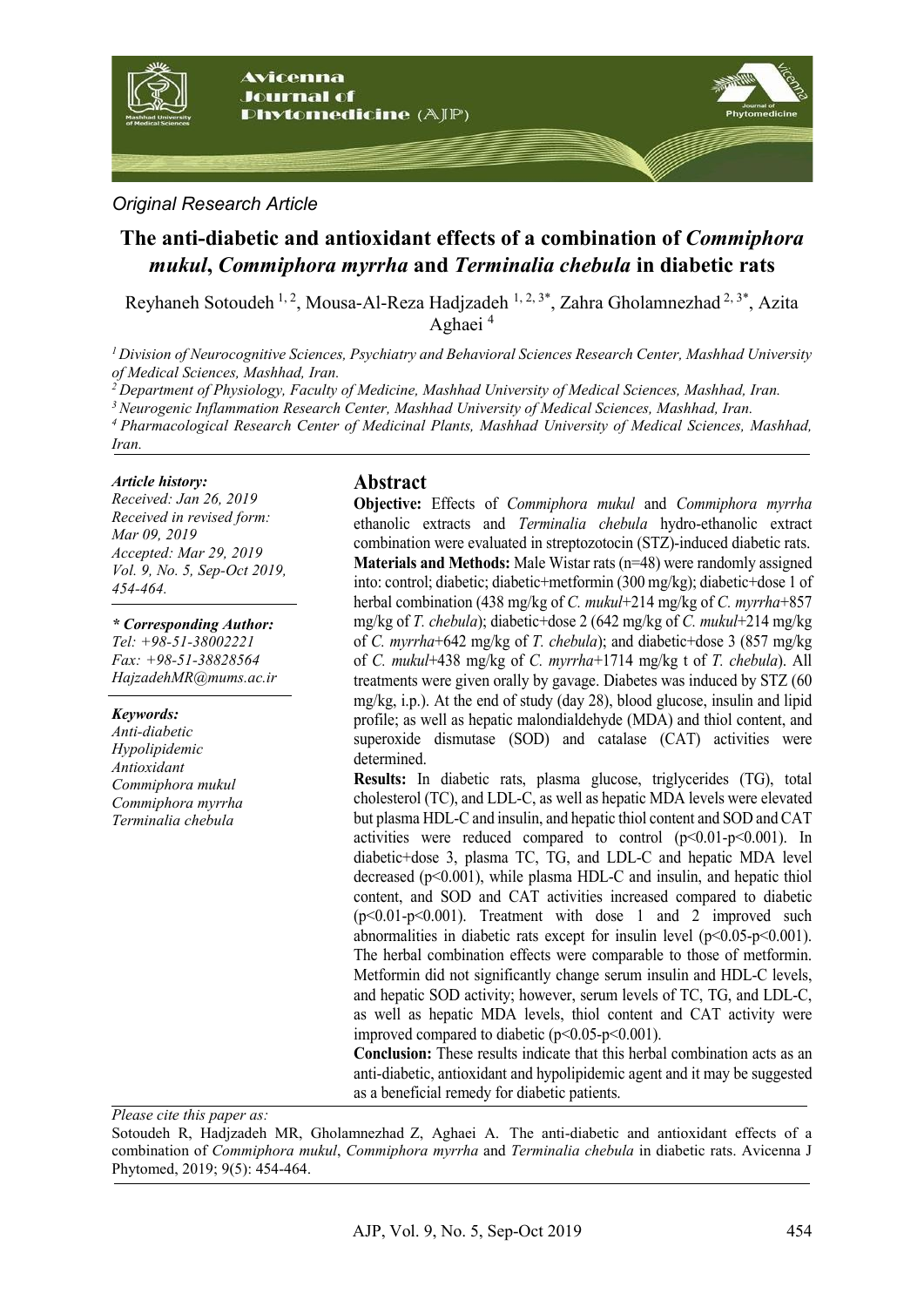## **Introduction**

Diabetes is known as one of the world's most common endocrine disorder and has been a major non-communicable disease over recent decades. The worldwide incidence of diabetes is 451 million which is likely to reach to 693 million in 2045 (Cho et al., 2018). Diabetes mellitus as a group of metabolic diseases, is mainly manifested by elevated plasma glucose level resulting from defects in insulin secretion and/or action or both (Bhat et al., 2011). Exposure to chronic hyperglycemia can cause macro and micro vascular damages. Cardiovascular disease like myocardial infarction and stroke during diabetes are the major macro vascular complications, long-term hyperglycemia also increases ROS (Reactive Oxygen Species) production (King and Loeken, 2004). Elevation of oxidative stress and changes in antioxidant enzyme activity might play a main role in the development of micro vascular complications (Moussa, 2008). Diabetic retinopathy, nephropathy and neuropathy are main micro vascular complications of untreated diabetes (Ighodaro and Adeosun, 2018). Patients with diabetes mellitus frequently exhibit central obesity, dyslipidemia, insulin resistance and hypertension (Jandeleit-Dahm and Cooper, 2002; Pinhas-Hamiel and Zeitler, 2007). Several types of anti-diabetic drugs have been produced and are in use for diabetic patients. Many of anti-diabetic synthetic drugs are too expensive (especially for people living in developing countries) or have undesirable side effects. Therefore, several medicinal plants with high antihyperglycemic activity are used for treatment of diabetes. These herbal remedies may slow down the development of complications in diabetic patients and are regarded as low-cost treatments with minimal or no side effects (Shukla et al., 2000).

Metformin is one of the first-line drugs for type 2 diabetes treatment (Zhou et al., 2018). Metformin ameliorates hyperglycemia by decreasing production of hepatic glucose (Hundal et al., 2000) and

increasing glucose utilization by skeletal myocytes (Turban et al., 2012). Therefore, in animal investigations, anti-diabetic effects of given agents/compounds can be compared to those of metformin as a standard drug.

Several plants extracts with anti-diabetic properties have been proposed. Plant derived drugs are frequently considered to be cheaper and less toxic, and have fewer side effects compared to synthetic ones (Nasri, 2013). *Commiphora myrrha* (*C. myrrha*) is native to Northeastern Africa (Helal et al., 2005). Its aromatic gum resin has been widely used for treatment of rheumatoid arthritis (Su et al., 2015), sinusitis and cough, gum and gingival problems, sore throat, gastrointestinal tract disorders and diarrhea, asthma and traumatic injuries (El Ashry et al., 2003; Shen; et al., 2012). *C. myrrha* also exhibits anti-diabetic (Helal; et al., 2005), hypolipidemic (Shen; et al., 2012; Shalaby and Hammouda, 2014) and antioxidant (Racine and Auffray, 2005) activities. In alloxan-induced diabetic rats, the aqueous extract of *C. myrrha* reduced hyperglycemia by increasing the serum level of insulin (Helal et al., 2005). It also reduced animal's weight gain and improved lipids profile and hyperlipidemia in obese rats (Shalaby and Hammouda, 2014).

Another anti-diabetic plant is *Commiphora mukul* (*C. mukul*) growing in the dry regions of India; a gum resin called "*guggul*" is obtained from *C. mukul* bark and has anti-diabetic properties (Ramesh et al., 2012). The gum resin extract of *C. mukul*  possesses anti-inflammatory (Francis et al., 2004), antispasmodic, carminative, antiseptic, sedative, diaphoretic, diuretic, expectorant, aperient, thyroid stimulant, demulcent, aphrodisiac (Shen et al., 2012), hypolipidemic, antioxidant (Singh et al., 1994; Sharma et al., 2009), hypoglycemic and anti-diabetic (Bellamkonda et al., 2011) activities. Two stereoisomers, Z- and Eguggulsterone (trans- and cis-4,17 (20) pregnadiene-3, 16-dione, respectively), from *C. mukul* were indicated to be responsible for hypolipidemic activity mediated via the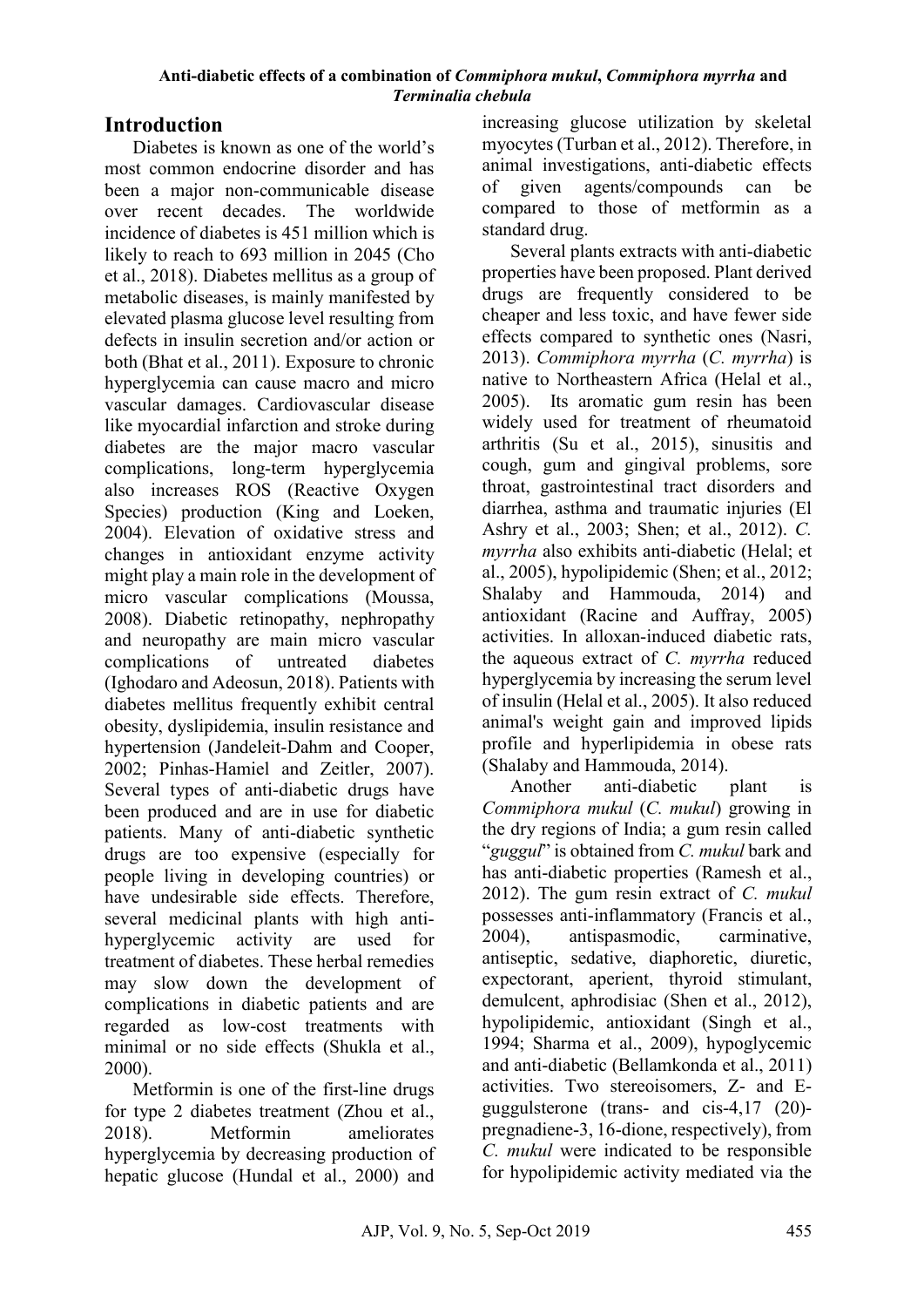farnesoid X receptor (FXR) antagonizing, which lead to preventing inhibitory feedback of bile acid synthesis (Niethammer et al., 2009). It showed protective effects against oxidative damage in streptozotocin (STZ) induced diabetic rats (Ramesh et al., 2012; Ramesh and Saralakumari, 2012). This activity may contribute to the plant's effects in terms of lowering lipid peroxidation and enhancing the antioxidant defense (Ramesh et al., 2012).

*Terminalia chebula* (*T. chebula*) is a plant with anti-diabetic and hepatoprotective effects. The plant is native to Southeast Asia and India, and has been reported to exhibit several pharmacological properties including anti-bacterial (Kannan et al., 2009), anti-allergic, antifungal, wound healing, anti-cancer, anti HIV, antimutagenic (Lee et al., 2005), antioxidant (Naik et al., 2004), anti-diabetic (Kumar et al., 2006) and maltase inhibitory activity (Gao et al., 2007). Several chemical compounds including tannins, polyphenols and triterpenoids, were isolated from *T. chebula* (Pfundstein et al., 2010). These compounds are powerful antioxidant and anti-inflammatory agents (Sheng et al., 2018). Several studies showed the antioxidant effects of *T. chebula* (Naik et al., 2004; Lee et al., 2007). In this regard, *T. chebula* extract was showed to have free radical scavenging activity and inhibition of lipid peroxidation in a hepatic injury model. The hepatoprotective effect of *T. chebula* in liver injury was attributed to its antioxidant capacities and modulation of inflammatory reactions (Naik et al., 2004; Choi et al., 2015).

In traditional medicine, *C. mukul, C. myrrha*, and *T. chebula* were extensively used as anti-diabetic remedy due to their antioxidant, hypoglycemic, and hypolipidemic properties. In traditional Persian medicine, a combination of these plants was recommended for the diabetic patients (Shokoohi et al., 2017). Therefore, the aim of this study was to investigate the effects of a combination of ethanolic extracts of *C. mukul* and *C. myrrha* and hydro-

ethanolic extract of *T. chebula* on serum glucose and insulin levels, serum lipid profile, as well as lipid peroxidation, and antioxidant enzymes activities in the liver, and body weight changes in STZ-induced diabetic rats.

## **Materials and Methods Preparation of extracts**

Here, 50 g of the plant (gum resin of *C. mukul*), voucher specimen No. E1025- FUMH, was washed with drinking water, dried in dark place at room temperature, and powdered. Ethanolic extract was prepared by soaking gum resin powder in ethanol (1500 ml) with daily shaking for 7 days. The extract was filtered and concentrated using a rotatory evaporator (Ramesh, Karuna et al., 2013). Herb-to-product ratio was 5:3. Similarly, 50 g of *C. myrrha*, voucher specimen No. E1026-FUMH, resin was macerated in ethanol (1500 ml) with daily shaking for 3 days. Then, the extract was filtered, concentrated under reduced pressure and finally dried in vacuum desiccators (Shalaby and Hammouda, 2014). Herb-to-product ratio was 5:2. The fruits of *T. chebula* (100 g), voucher specimen No. E1024-FUMH, were powdered and macerated in 1800 ml ethanol: water  $(70:30, v/v)$  for 72 hours. Then, the extract was filtered and concentrated using a rotatory evaporator (Ahmadi-Naji et al., 2017). Herb-toproduct ratio was 10:7. Finally, the obtained extracts were stored at 4°C for further use.

### **Animals**

A total of 48 male Wistar rats (250±25 g body weight) were applied in this study. The animals were purchased from the Animal House of Mashhad University, and kept under standard conditions (at 22±2°C temperature with 12hr- 12hr light-dark cycles) and had free access to food and water, during the experiment. The study was carried out in accordance with ethical principles and policies approved by the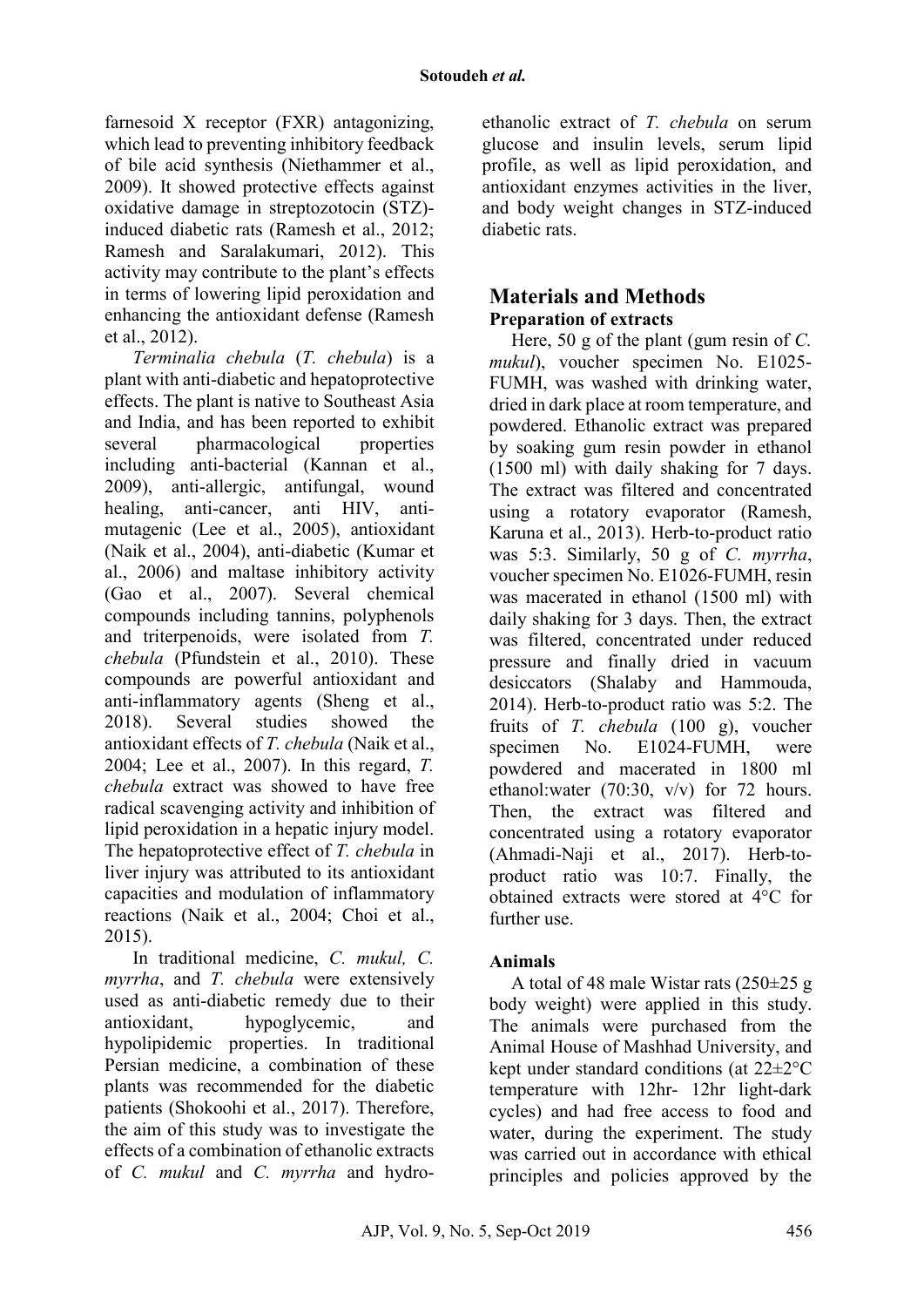Committee on Animal Research of Mashhad University of Medical Sciences (Ethical No. 951850).

### **Induction of diabetes**

In overnight fasted rats, diabetes was induced through a single intraperitoneal injection of STZ (60 mg/kg) solution which was prepared freshly. The rat's plasma glucose levels were determined 72 hr after STZ injection to confirm diabetes induction. Fasting plasma glucose level more than 250 mg/dl in rats were considered as diabetes marker and those animals were used in the experiment.

## **Experimental design**

Animals were randomly divided into: non-diabetic control (C); diabetic animals (D); metformin (300 mg/kg) treated diabetic animals (D+M); diabetic animals treated with 438 mg/kg ethanolic extract of *C. mukul*+214 mg/kg ethanolic extract of *C. myrrha*+857 mg/kg hydro-ethanolic extract of *T. chebula* (D+dose 1); diabetic animals treated with 642 mg/kg ethanolic extract of *C. mukul*+214 mg/kg ethanolic extract of *C. myrrha*+642 mg/kg hydro-ethanolic extract of *T. chebula* (D+dose 2); and diabetic animals treated with 857 mg/kg ethanolic extract of *C. mukul*+438 mg/kg ethanolic extract of *C. myrrha*+1714 mg/kg hydroethanolic extract of *T. chebula* (D+dose 3). Groups C and D were treated with saline, and all treatments were given orally by gavage for 4 weeks. The body weight was measured at the beginning and the end of the experiment. At the end of the experiment, rats were fasted overnight and sacrificed under ether anesthesia. Blood was collected from retro-orbital plexus of the animals. The abdomen was cut open and liver tissue was collected.

### **Chemicals**

Kits used for determination of glucose, triglycerides (TG), total cholesterol (TC), low-density lipoprotein cholesterol (LDL-C), high density lipoprotein cholesterol (HDL-C) levels, were purchased from Pars

Azmoon Co. (Iran, Tehran). Plasma insulin levels were measured using enzyme immunoassay kits according to the manufacturer's instructions (Cayman Chemical, USA). STZ were obtained from Sigma Chemical Co. (St. Louis, MO, USA). Disodium salt of ethylene diamine tetraacetic acid (EDTA), 5, 5-dithiobis-(2 nitrobenzoic acid) (DTNB), and 1-chloro-2, 4-dinitrobenzene (CDNB) were purchased from Merck Company.

### **Measurement of oxidative stress markers**

MDA level was measured by Kaveh et al. 2017 method based on MDA reaction with thiobarbituric acid (TBA), which produces a pink complex with a peak absorbance at 535 nm [\(Kaveh et al., 2017\)](#page-9-0). Total thiol content was measured by the method of Ellman. SH groups produce a yellow complex which has a peak absorbance at 412 nm. [\(Habeeb, 1972\)](#page-9-1). The SOD activity was determined by the method of Madesh and Balasubramanian. The procedure involving production of superoxide through auto-oxidation of pyrogallol and the inhibition of superoxidedependent reduction of the tetrazolium dye, MTT (3-(4, 5-dimethylthiazol-2-yl) 2, 5 diphenyltetrazolium bromide) conversion to formazan [\(Madesh and](#page-9-2)  [Balasubramanian, 1997\)](#page-9-2). The activity of CAT was determined according to the method of Aebi. Hydrogen peroxide (H2O2) was used as a substrate. The reaction was started by adding H2O2 and reduction of absorption was measured at 240 nm [\(Aebi, 1984\)](#page-8-0).

### **Statistical analyses**

Data were showed as mean ± SEM. Oneway analysis of variance (ANOVA) followed by Tukey's *post-hoc* test was used for statistical analysis. P values <0.05 were considered significant.

# **Results**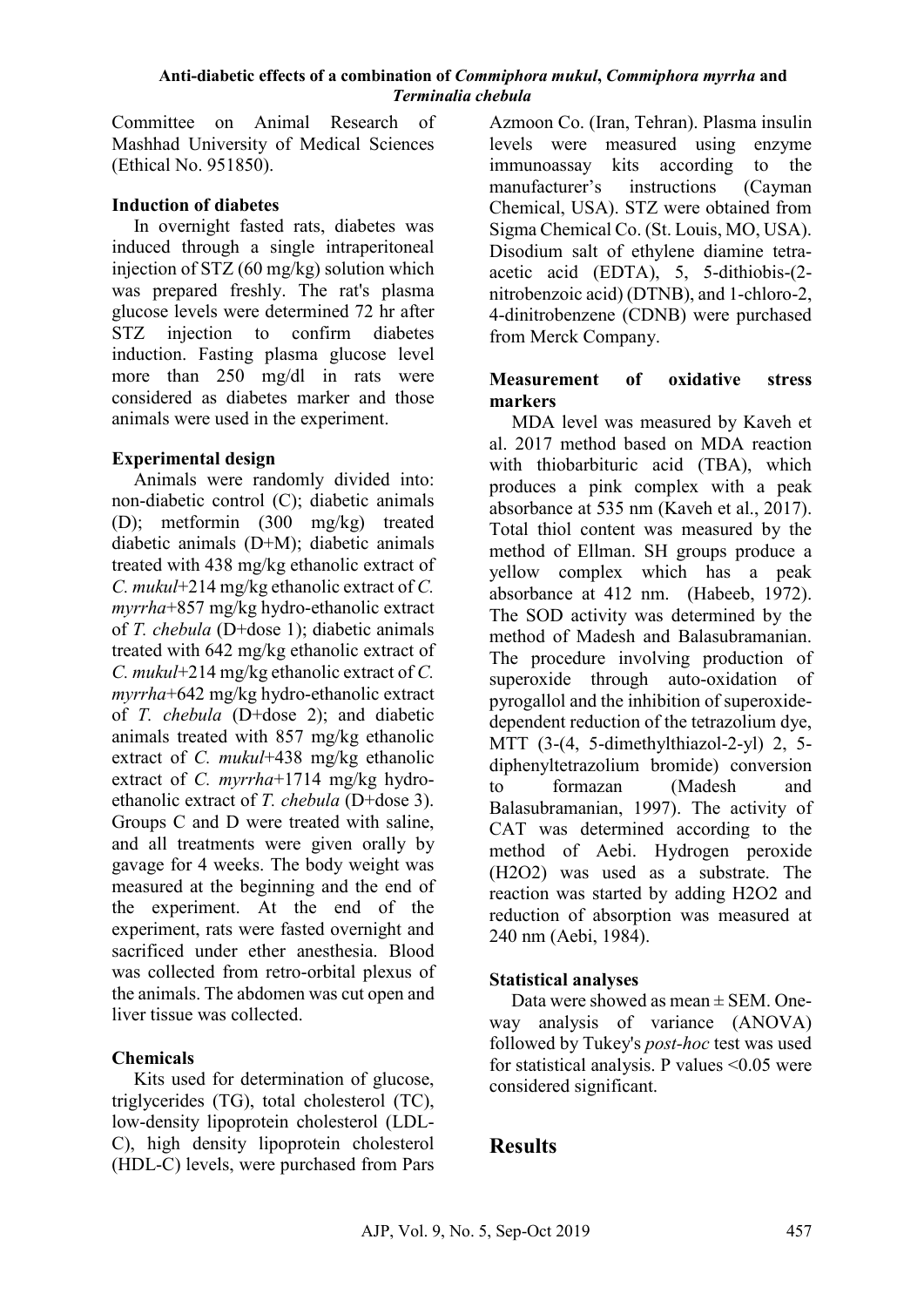### **Effect of metformin and herbal treatment on body weight changes**

At the end of the study period (day 28), the body weight of diabetic animals and groups treated with herbal combination (doses 1, 2 and 3) and metformin showed significant (all,  $p<0.001$ ) reductions compared to C group. Significant  $(p<0.05$ p<0.01) increases in body weight were found in D+dose 2 and D+dose 3 groups compared to D-group. There were nonsignificant changes in body weight in D+M and D+dose 1 groups compared to D-group. The body weights of D+dose 2 and D+dose 3 groups showed significant  $(p<0.001)$ increases in compared to D+M group. Significant higher increases  $(p<0.05)$  in body weight was found in D+dose 3 group compared to D+dose 1 group (Figure 1).

#### **Effect of metformin and herbal treatment on fasting blood glucose level**

Four weeks after induction of diabetes, measurement of blood glucose levels showed significant hyperglycemia in diabetic animals compared to control group  $(p<0.001)$ . At the end of the experiment, serum glucose levels in groups treated with herbal combination (doses 1, 2 and 3) and metformin were significantly  $(p<0.001$  for all cases) lower than that of D-group. The reduction in serum glucose levels in D+dose 3 group was comparable to that of the D+M group. However, serum glucose levels in groups treated with herbal combination (doses 1, 2 and 3) and metformin were still significantly (all, p<0.001) higher than control group. Serum glucose level in D+dose 3 group was significantly ( $p<0.01$ ) lower than D+dose 1 group (Figure 2).

### **Effect of metformin and herbal treatment on serum insulin level**

As shown in Figure 3, D-group and all groups treated with herbal combination exhibited a marked (p<0.001) decrease in serum insulin levels compared to control group. At the end of the experimental period, the serum level of insulin in D+dose 3 group was significantly  $(p<0.001)$  higher

than that of the D-group but still significantly  $(p<0.001)$  lower than the control group. There was an insignificant change in serum level of insulin in the D+dose 1 and D+dose 2 groups compared to D-group. The serum insulin level in the D+dose 3 group showed a significant  $(p<0.001)$  increase in comparison to D+M, D+dose 1 and D+dose 2 groups.



Figure 1. Effect of metformin and herbal treatment on body weight changes  $(\%)$  in control  $(C)$ , diabetic (D), diabetic+metformin (D+M), and diabetic+3 dose of herbal combination (doses 1, 2 and 3) groups. Values are presented as mean±SEM. Groups D, D+M, D+dose 1, D+dose 2 and D+dose 3 *vs* group C: \*\*\*p<0.001. Groups D+dose 2 and D+dose 3 *vs* group D:  $+p<0.05$ ;  $+p<0.01$ . Groups D+dose 2; D+dose 3 *vs* group D+M:  $\frac{1}{2}$  +  $\frac{1}{2}$  +  $\frac{1}{2}$  +  $\frac{1}{2}$  +  $\frac{1}{2}$  +  $\frac{1}{2}$  +  $\frac{1}{2}$  +  $\frac{1}{2}$  +  $\frac{1}{2}$  +  $\frac{1}{2}$  +  $\frac{1}{2}$  +  $\frac{1}{2}$  +  $\frac{1}{2}$  +  $\frac{1}{2}$  +  $\frac{1}{2}$  +  $\frac{1}{2}$  +  $\frac{1$ 1 *vs* group D+dose 3: @p<0.05.



Figure 2. Effect of metformin and herbal treatment on plasma glucose levels in control (C), diabetic (D), diabetic+metformin (D+M), and diabetic+3 dose of herbal combination (doses 1, 2 and 3) groups. Values are expressed as mean±SEM. Groups D; D+M; D+dose 1; D+dose 2; D+dose 3 *vs* group C:<br>\*\*\*p<0.001. Groups D+M; D+dose 1; D+dose 2; D+dose 3 *vs* group D:  $^{++}p$  < 0.001. Groups D+dose 1; D+dose 2 *vs* group D+M: ###p<0.001. Group D+dose 1 *vs* group D+dose 3: @@p<0.01.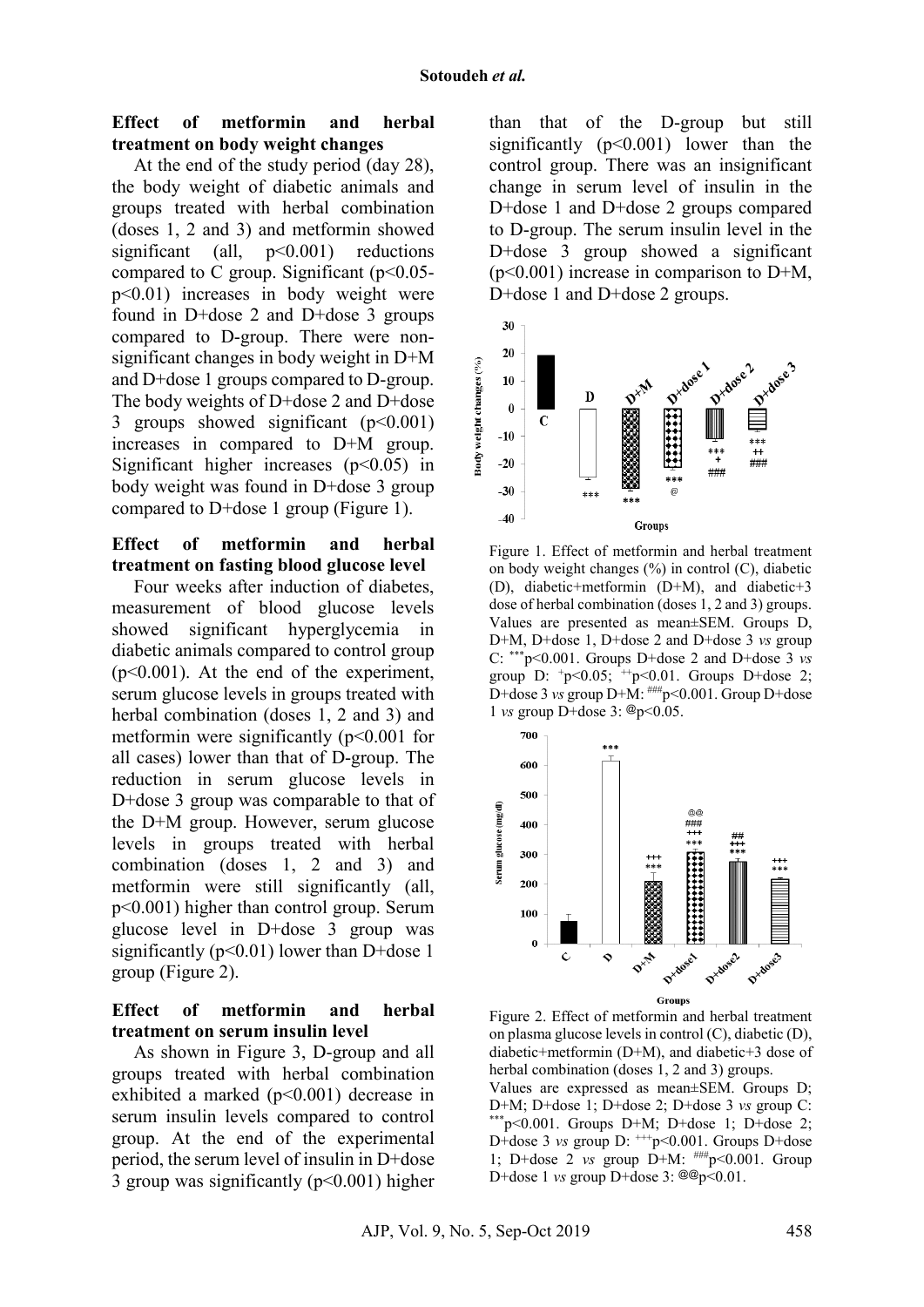

Figure 3. Effect of metformin and herbal treatment on plasma insulin levels in control (C), diabetic (D), diabetic+metformin (D+M), and diabetic+3 dose of herbal combination (doses 1, 2 and 3) groups.

Values are presented as mean±SEM. Groups D, D+M, D+dose 1, D+dose 2 and D+dose 3 *vs* group<br>C: \*\*\*p<0.001. Group D+dose 3 *vs* group D: +++p<0.001. Group D+dose 3 *vs* group D+M:<br>  $\frac{\text{mm}}{\text{m}}$  = 0.001. Groups D+dose 1 and D+dose 2 *vs* group D+dose  $3: @ @ @p<0.001$ .

### **Effect of metformin and herbal treatment on serum lipid profile**

In diabetic animals, there was a significant increase in serum TC, TG, and LDL-C (all,  $p<0.001$ ) but a significant decrease (all, p<0.001) in HDL cholesterol (HDL-C) were observed compared to control group. Serum TG, TC, and LDL-C levels were decreased significantly (all,  $p<0.001$ ) in D+M and D+dose 1, 2 and 3 groups as compared to D group. Moreover, serum level of HDL-C significantly increased (both, p<0.001) in D+dose 2 and D+dose 3 when compared to D group. Serum HDL-C level was not significantly changed in D+M and D+dose 1 compared to D group. Serum levels of TG, TC, and LDL-C showed insignificant changes in D+dose 2 and D+dose 3 groups as compared to control group. Serum TG and LDL-C levels were reduced significantly  $(p<0.001-p<0.05)$  in D+dose 3 as compared to D+M group. There was a significant increase (both, p<0.001) in serum level of HDL-C in D+dose 2 and D+dose 3 groups compared to the D+M group. The effect of D+dose 3 on serum TG was significantly higher (p<0.001) than D+dose 1 and D+dose 2 (Table 1).

Table 1. Lipid profile in control (C), diabetic (D), diabetic+metformin (D+M), and diabetic+3 dose of herbal combination (doses 1, 2 and 3) groups.

| Variable (mg/dl)         | Group C          | <b>Group D</b>                  | Group D+M                       | Group D+dose 1                     | <b>Group D+dose 2</b>                                      | Group D+dose 3                               |
|--------------------------|------------------|---------------------------------|---------------------------------|------------------------------------|------------------------------------------------------------|----------------------------------------------|
|                          |                  |                                 |                                 |                                    |                                                            |                                              |
| <b>Total Cholesterol</b> | $85.31 \pm 0.83$ | $102.27 \pm 2.31$ ***           | $73.39 \pm 1.46$ <sup>***</sup> | $77.07\pm0.4$ <sup>**+++</sup>     | $84.56 \pm 1.97$ <sup>+++</sup>                            | $83.71 \pm 3.83$ <sup>****</sup>             |
| <b>HDL-</b> Cholesterol  | $58.14 \pm 1.27$ | $42.5 \pm 2.35$ ***             | $45.83 \pm 0.89$ <sup>*</sup>   | $52\pm2.42$                        | $63.28 \pm 4.14$ <sup>+++<math>\frac{1}{1000}</math></sup> | $66\pm2.22$ <sup>+++,###</sup>               |
| <b>LDL-</b> Cholesterol  | $17.57 \pm 0.49$ | $23.75 \pm 1.14$ <sup>***</sup> | $16.83 \pm 0.87$ <sup>***</sup> | $13.5 \pm 0.77$ <sup>+++</sup>     | $13.28 \pm 1.14^{+++,\#}$                                  | $12.25 \pm 0.79$ $***$ $\mu$                 |
| TG                       | $48.02 \pm 1.53$ | $180.12\pm9.31***$              | $53.67 \pm 3.07$ <sup>+++</sup> | $57.86 \pm 2.1$ <sup>+++,@@@</sup> | $40.01 \pm 1.17***$                                        | $27.33 \pm 1.14^{+++,\overline{\text{#HH}}}$ |

Values are presented as mean ±SEM. Groups D, D+M, D +dose 1, D +dose 2 and D +dose 3 *vs* group C: \* Values are presented as mean ±SEM. Groups D, D+M, D +dose 1, D +dose 2 and D +dose 3 *vs* group C: \*p<0.05;<br>\*\*p<0.01; \*\*\*p<0.001. Groups D+M, D +dose 1, D +dose 2 and D +dose 3 *vs* group D: <sup>+++</sup>p<0.001. Groups D +dose 2 and D +dose 3 *vs* group D+M:  $\#p<0.05$ ;  $\#p<0.01$ . Groups D+dose 1 and D +dose 2 *vs* group D+dose 3:  $@@@p<0.001$ .

#### **Effect of herbal treatment and metformin on liver antioxidants CAT and SOD and levels of MDA and content of total thiol**

Table 2 summarizes MDA levels, total thiol content and antioxidant activities of SOD and CAT in the liver of different groups of the animals. A significant increase (p<0.001) in MDA levels of the liver but a

significant decrease (p<0.001) in total thiol content was detected in diabetic animals compared to C group. Diabetic animals showed significant decreases in the CAT and SOD  $(p<0.001-p<0.01)$  activities as compared to the C group. Treatment of diabetic rats with herbal combination of doses 1, 2 and 3 and metformin for 4 weeks lead to a significant decrease (all,  $p \le 0.001$ )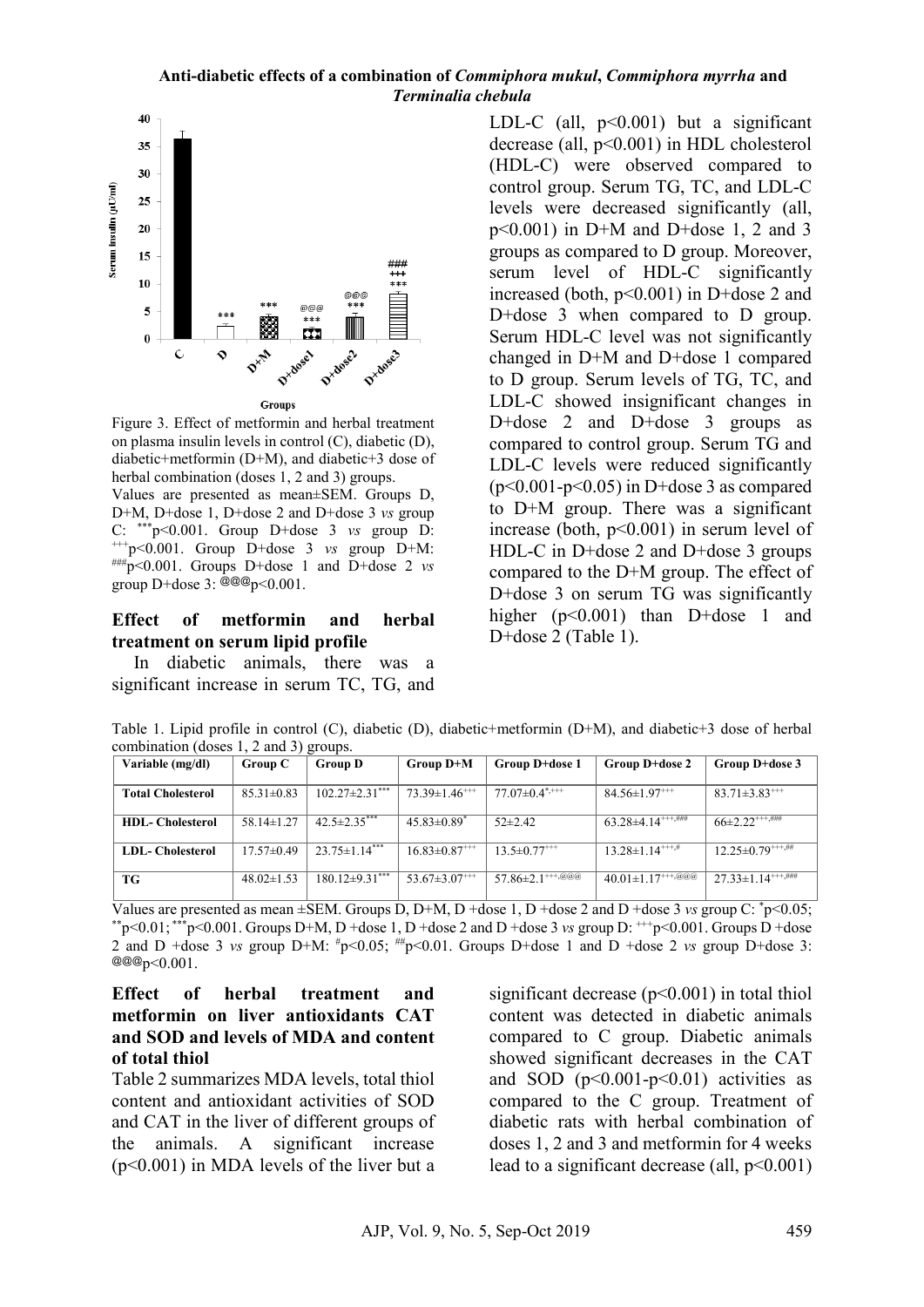in liver MDA level. Total thiol content and CAT activity significantly  $(p<0.001$ p<0.05) increased in all herbal-treated groups compared to the D group. Significant increase  $(p<0.01)$  in SOD activity were only observed in D+dose 3 compared to the D group. Total thiol content showed a significant increase (p<0.001) but MDA level exhibited a

significant decrease (p<0.001) in D+dose 3 compared to the D+M group. MDA level was significantly lower  $(p<0.01)$  and CAT activity significantly higher  $(p<0.01)$  in D+dose 3 group compared to D+dose 1 group. Significant higher  $(p<0.001)$  total thiol content was found in D+dose 3 group compared to D+dose 1 and D+dose 2 groups.

Table 2. Liver oxidative stress markers and antioxidants in control (C), diabetic (D), diabetic+metformin (D+M), and diabetic+3 dose of herbal combination (doses 1, 2 and 3) groups.

|                                                  |                  |                      | $\frac{1}{2}$                 |                                    |                                  |                                    |
|--------------------------------------------------|------------------|----------------------|-------------------------------|------------------------------------|----------------------------------|------------------------------------|
| <b>Variable</b>                                  | Group C          | <b>Group D</b>       | Group D+M                     | Group D+dose 1                     | Group D+dose 2                   | Group D+dose 3                     |
|                                                  |                  |                      |                               |                                    |                                  |                                    |
| <b>MDA</b>                                       |                  |                      |                               |                                    |                                  |                                    |
| concentration<br>(nmol/g liver)                  | $66.87 \pm 2.31$ | $124.12\pm4.46***$   | $81.62 \pm 1.14***$           | 74.25±1.64 <sup>+++,@@</sup>       | $70.87 \pm 1.02$ <sup>+++</sup>  | $67.00 \pm 1.14***$                |
| <b>Total thiol</b><br>$(\mu \text{mol/g liver})$ | $2.97\pm0.02$    | $1.89 \pm 0.04***$   | $2.58 \pm 0.07***$            | $2.49 \pm 0.05$ ***,+++,@<br>(a,a) | $2.57 \pm 0.03$ ***,+++,@@<br>@, | $2.89 \pm 0.03$ <sup>+++,###</sup> |
| SOD activity (U/g<br>liver)                      | $27.62 \pm 1.46$ | $18.87 \pm 1.71$ *** | $22.5 \pm 1.28$               | $23.12 \pm 1.85$                   | $25.5 \pm 1.55$                  | $27.12 \pm 1.48$ <sup>***</sup>    |
| CAT activity (U/g<br>liver)                      | $0.92 \pm 0.05$  | $0.56 \pm 0.03***$   | $0.81 \pm 0.05$ <sup>**</sup> | $0.75 \pm 0.02 + \sqrt{a_0 a}$     | $0.84 \pm 0.04$ <sup>***</sup>   | $0.9\pm 0.03$ <sup>+++</sup>       |

Values are presented as mean±SEM. Groups D, D+M, D+dose 1 and D+dose 2 *vs* group C: \*\*\*p<0.001. Groups D+M, D+dose 1, D+dose 2 and D+dose 3 *vs* group D: +p<0.05; ++p<0.01; +++p<0.001. Group D+dose 3 *vs* group D+M: ###p<0.001. Group D+dose 1 *vs* group D+dose 3: @@p<0.01, Groups D+dose 1 and D+dose 2 *vs* group D+dose 3: @@@p<0.001.

## **Discussion**

In diabetes mellitus, the homeostatic status of carbohydrate, lipid and protein metabolism that is regulated through the insulin action, is disturbed and results in increased blood glucose levels (Sharma et al., 2009). Persistent hyperglycemia resulted in different acute and chronic complications. The number of diabetics worldwide is increasing.

STZ-induced diabetes is accompany with a marked decline in body weight (Bellamkonda et al., 2011), which was also observed in the present study. Diabetic rats treatment with dose 2 and dose 3 of herbal combination significantly prevented the body weight loss; although, it was not restored to control levels. In diabetes, increase in muscle wasting and tissue protein degradation may lead to weight loss (Swanston-Flatt et al., 1990). In Helal et al. study, the body weight of alloxan-induced diabetic rats increased significantly after treatment with *C. myrrha* extract. They argued that this may be induced by stimulation of carbohydrate metabolism (Helal et al., 2005). Alcoholic extract of *C. mukul* gum resin could prevent weight loss in diabetic rats. The authors attributed this effect to the enhancement of insulin secretion, which is the main glycogenolysis regulator in the liver and muscle tissues (Bellamkonda et al., 2011).

The results of the present study also showed that blood glucose levels significantly decreased in groups treated with herbal combination of *C. mukul C. myrrha,* and *T. chebula* and metformin but remained significantly higher than control group. The improvement of serum glucose level in D+dose 3 was similar to that of the metformin-only treated group which shows that antihyperglycemic effect of these medicinal plants is comparable to metformin. Plasma insulin level decreased significantly in diabetic rats.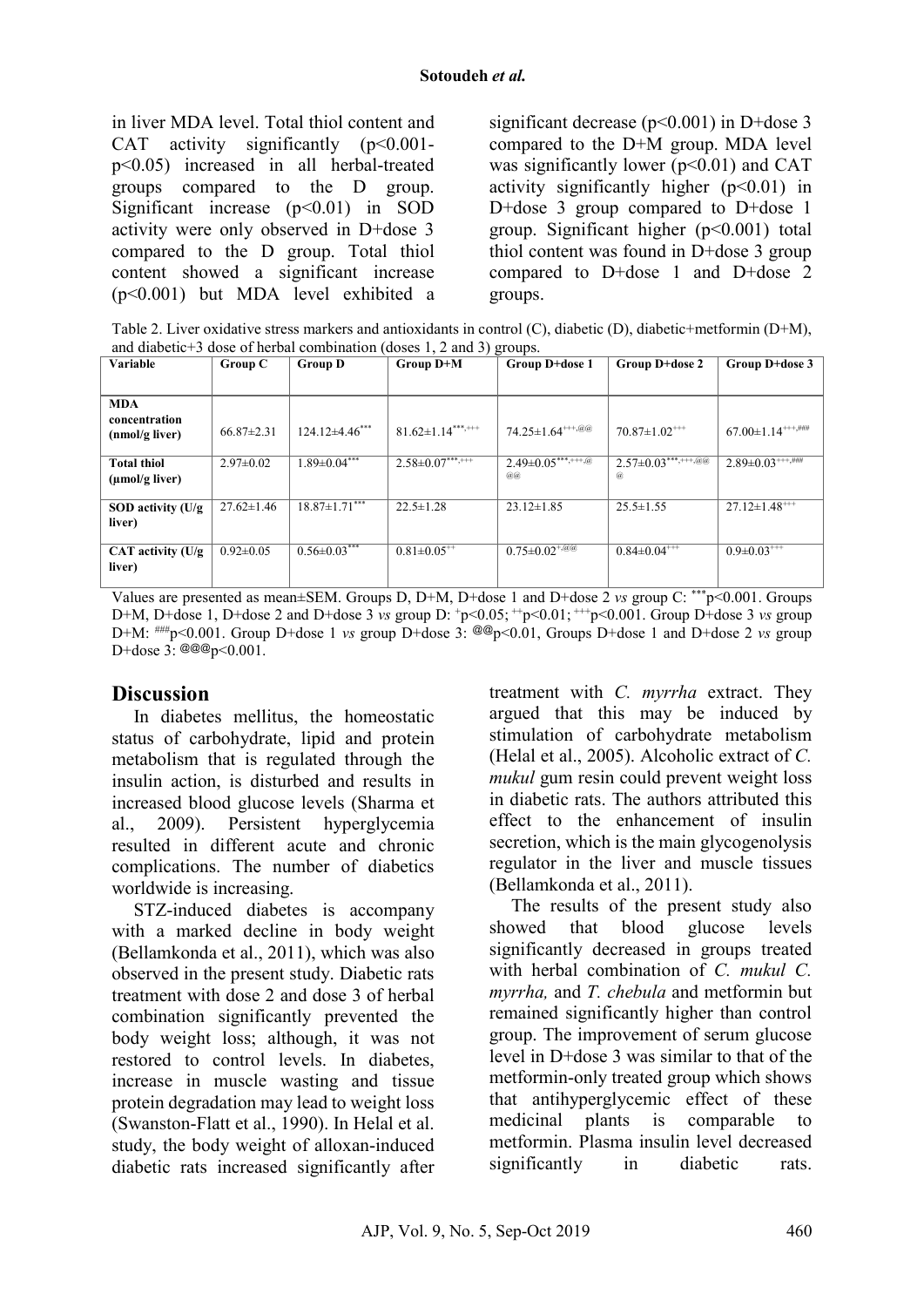Hypoinsulinemia was caused by the selective, destructive and cytotoxic effect of STZ on the B-cells of rats' pancreas and hyperglycemia was due to decrement of insulin secretion (Szkudelski, 2001). Figures 2 and 3 show that dose 3 of herbal combination has marked hypoglycemic and hyperinsulinemic activity in diabetic animals. These effects were shown in diabetic rats which were treated with *C. myrrha* extract which was attributed to phytosterols or polysaccharides content (Helal et al., 2005). Diabetic rats treated with *C. mukul* gum resin extract, another component of the herbal combination, also indicated significant decline in the plasma glucose content but significant increases in the plasma insulin level. These effects might be attributed to the pancreatic insulin secretion by the remnant B-cells or insulin release from its bound form (Bellamkonda et al., 2011). Stimulation of insulin secretion from the existing or regenerated B-cells by *T. chebula* extract caused elevation of plasma insulin levels that resulted in decreased blood glucose content (Kumar et al., 2006). *T. chebula* showed αglucosidase inhibitory activity that was attributed to its tannins. Inhibition of intestinal α-glucosidase enzyme results in reduction of digestion and absorption of starch, subsequently lowering the postprandial hyperglycaemia related responses (Sasidharan et al., 2012). This finding is in favor of the results of the present study. The herbal combination used in our study had all these activities and it could influence the glucose and insulin levels. These results confirm our study outcomes that a mixture of *C. mukul*, *C. myrrha*, and *T. chebula* extracts can improve plasma insulin level and restore plasma glucose level to almost normal values. In addition, the hypoglycemic activity of the herbal combination was reported in a clinical trial; however, the plasma insulin level was not determined (Shokoohi et al., 2017).

Our results showed severe alterations in the serum lipid profile in diabetic animals

that were previously reported to happen frequently in STZ-induced diabetic rats (Pushparaj et al., 2000, Ramesh et al., 2013). There was significant elevation in the levels of total serum cholesterol, LDL-C and triglyceride, and a significant depression in the level of HDL-C in diabetic rats compared to control group. The plasma lipid profile in was improved significantly in diabetic rats treated with herbal combination (*C. mukul+C. myrrha+T. chebula*) and metformin. The hypolipidemic effects of *C. mukul* and its well-known components (E- and Zguggulsterone), were shown by various experiments in hyperlipidemic animals (Urizar et al., 2002; Sharma et al., 2009). Beneficial effects of *C. mukul* and its components on dyslipidemia may be due to the cholesterol synthesis inhibition in the liver by inhibition of the farnesoid X receptor (FXR) (Urizar et al., 2002). *T. chebula* extract administration substantially improved dyslipidemia in diabetic rats. STZ-induced diabetic rats treated with the ethyl acetate fraction of *T. chebula* fruit ethanolic extract, indicated hypolipidemic effect of this plant (Kim et al., 2011). Our findings have been approved by previous studies reporting hypolipidemic effects of *C. mukul, C. myrrha* and *T. chebula*.

Our findings showed elevation of lipid peroxidation and decrement of antioxidant potential in the liver of diabetic animals which might result in cell death and tissue damage (Ramesh and Saralakumari, 2012). In our study, administration of herbal combination and metformin showed marked improvement in MDA level, total thiol content and CAT activity compared to diabetic animals. The SOD activity was increased significantly in diabetic rats treated with herbal combination of dose 3 compared to diabetic rats. Impairment of antioxidant defense systems usually occurs in diabetes (Kumar et al., 2006). Pathogenesis of liver injury is closely associated with the oxidative stress (Wei et al., 2014). Excessive ROS production damages cellular macromolecules and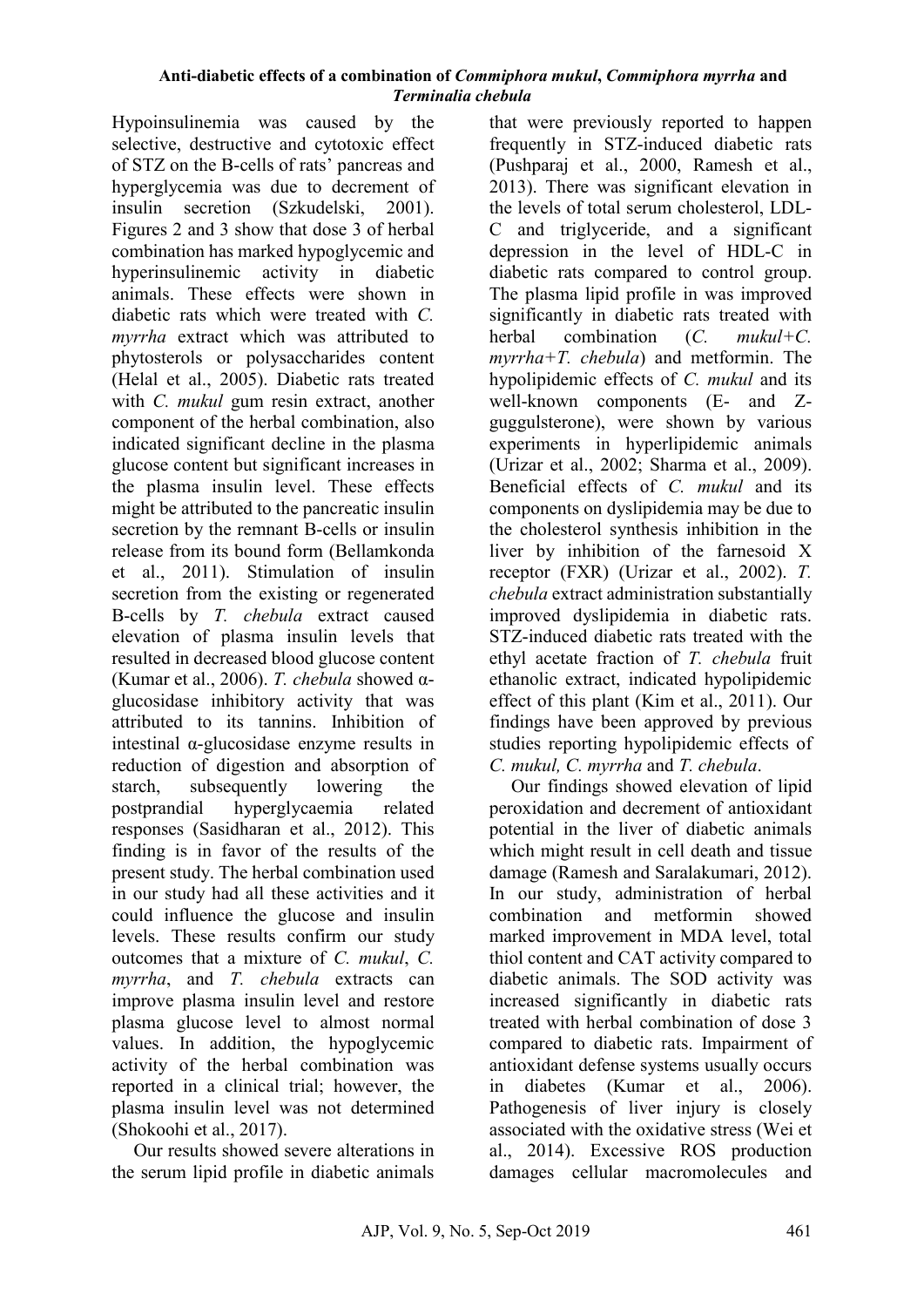structures leading to hepatic injury (Ullah et al., 2015). The antioxidant potential of *C. mukul* was well documented. Ramesh et al. reported a significant increase in SOD and CAT activity following treatment with *C. mukul* which resulted in rise of free radical scavenging activity (Ramesh and Saralakumari, 2012). Hyperglycemia is well known to increase ROS generation by glucose auto-oxidation and subsequent increment of lipid peroxidation (King and Loeken, 2004). *T. chebula* exhibited antioxidant capacity (Cheng, Lin et al., 2003) and a very high *in vitro* radical scavenging activity (Sasidharan et al., 2012). Protective effect of *C. myrrha* against liver oxidative damage caused by lead acetate was investigated in mice; it was argued that its polyphenolic compounds may induce protective effects against ROS production (El‐Ashmawy et al., 2006). In thisinvestigation, the antioxidant properties of herbal combination against markers of oxidative stress was reflected by lower levels of MDA, higher total thiol content and increased activities of antioxidant enzymes SOD and CAT, in diabetic rats treated with the herbal combination.

In conclusion, the results of our study demonstrate that a combination of *C. mukul*, *C. myrrha* and *T. chebula* with antihyperglycemic, and lipid lowering and beneficial effect on scavenging free radicals could be considered for the development of novel drugs with high potential for reducing type II diabetes complications and management of its metabolic disturbance.

### **Acknowledgment**

The results of this study are part of a M.Sc. thesis, which have been financially supported by the Vice Presidency of Research of Mashhad University of Medical Sciences (grant number: 951850).

### **Conflicts of interest**

The authors declare no conflicts of interests in this study.

### **References**

- <span id="page-8-0"></span>Aebi H. 1984. Catalase in vitro. Methods Enzymol, 105:121-126.
- Ahmadi-Naji R, Heidarian E, Ghatreh-Samani K. 2017. Evaluation of the effects of the hydroalcoholic extract of Terminalia chebula fruits on diazinon-induced liver toxicity and oxidative stress in rats. Avicenna J Phytomed, 7: 454-456.
- Bellamkonda R, Rasineni K, Singareddy SR, Kasetti RB, Pasurla R, Chippada AR, [Desireddy S.](https://www.ncbi.nlm.nih.gov/pubmed/?term=Desireddy%20S%5BAuthor%5D&cauthor=true&cauthor_uid=21767936) 2011. Antihyperglycemic and antioxidant activities of alcoholic extract of Commiphora mukul gum resin in streptozotocin induced diabetic rats. Pathophysiology, 18:255-261.
- Bhat M, Zinjarde SS, Bhargava SY, Kumar AR, Joshi BN. 2011. Antidiabetic Indian plants: a good source of potent amylase inhibitors. Evid Based Complement Alternat Med, 2011:810-815.
- Cheng H-Y, Lin T-C, Yu K-H, Yang C-M, Lin C-C. 2003. Antioxidant and free radical scavenging activities of Terminalia chebula. Biol Pharm Bull, 26:1331-1335.
- Cho N, Shaw J, Karuranga S, Huang Y, da Rocha Fernandes J, Ohlrogge A, [Malanda](https://www.ncbi.nlm.nih.gov/pubmed/?term=Malanda%20B%5BAuthor%5D&cauthor=true&cauthor_uid=29496507)  [B.](https://www.ncbi.nlm.nih.gov/pubmed/?term=Malanda%20B%5BAuthor%5D&cauthor=true&cauthor_uid=29496507) 2018. IDF Diabetes Atlas: global estimates of diabetes prevalence for 2017 and projections for 2045. Diabetes Res Clin Pract, 138:271-281.
- Choi M-K, Kim H-G, Han J-M, Lee J-S, Lee JS, Chung SH, [Son CG.](https://www.ncbi.nlm.nih.gov/pubmed/?term=Son%20CG%5BAuthor%5D&cauthor=true&cauthor_uid=25691908) 2015. Hepatoprotective effect of Terminalia chebula against t-BHP-induced acute liver injury in C57/BL6 mice. Evid Based Complement Alternat Med, 2015:51-58.
- El‐Ashmawy IM, Ashry KM, El‐Nahas AF, Salama OM. 2006. Protection by turmeric and myrrh against liver oxidative damage and genotoxicity induced by lead acetate in mice. Basic Clin Pharmacol Toxicol, 98:32-37.
- El Ashry E, Rashed N, Salama O, Saleh A. 2003. Components, therapeutic value and uses of myrrh. Die Pharmazie, 58:163-168.
- Francis JA, Raja SN, Nair MG. 2004. Bioactive Terpenoids and Guggulusteroids from Commiphora mukul Gum Resin of Potential Anti‐Inflammatory Interest. Chem biodiversity, 1:1842-1853.
- Gao H, Huang Y-N, Xu P-Y, Kawabata J. 2007. Inhibitory effect on  $\alpha$ -glucosidase by the fruits of Terminalia chebula Retz. Food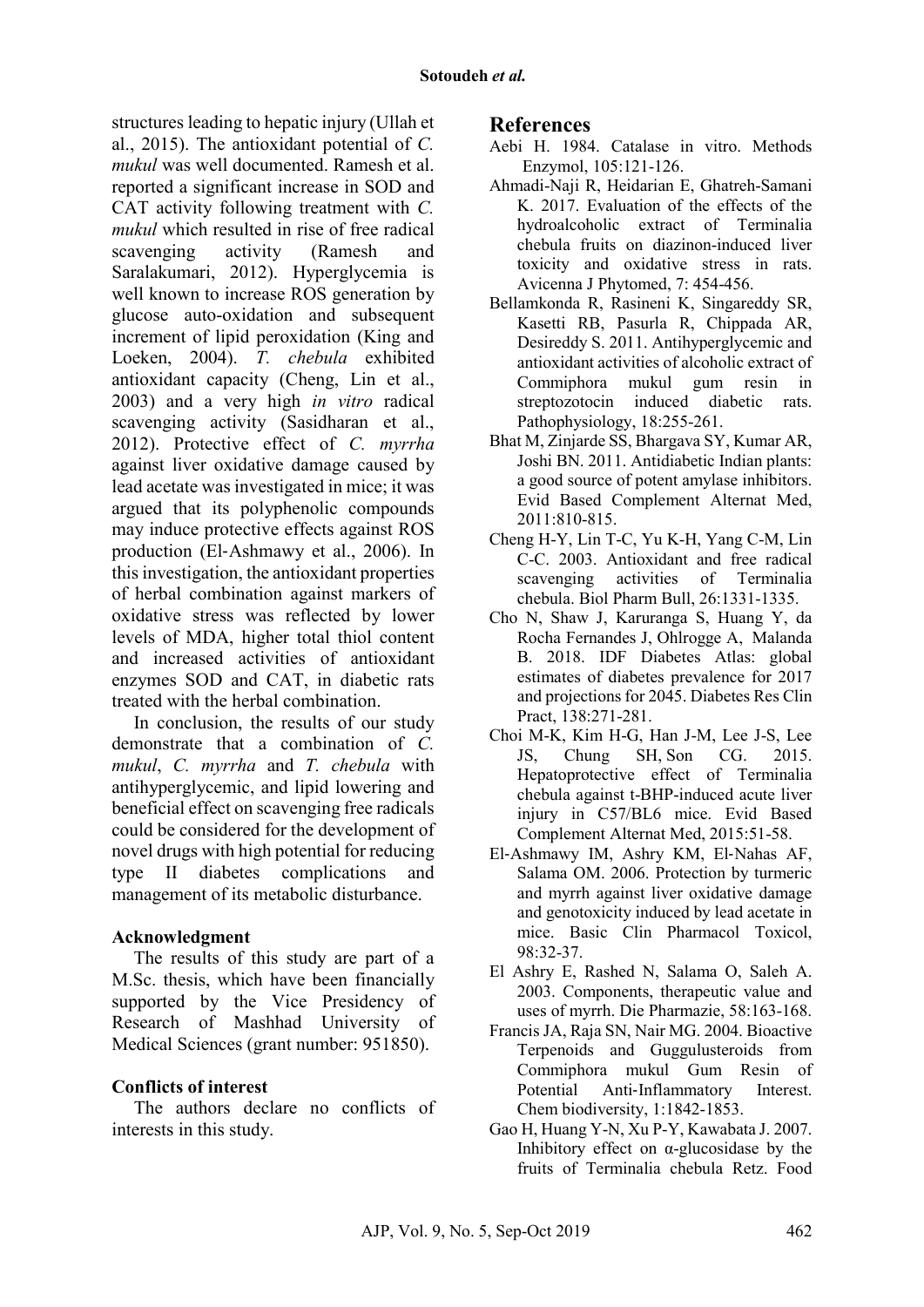Chem, 105:628-634.

- <span id="page-9-1"></span>Habeeb AF. 1972. Reaction of protein sulfhydryl groups with Ellman's reagent. Methods Enzymol, 25:457-464.
- Helal EG, Mahmoud A, El-Badawy EE, Kahwash AA. 2005. Effect of Commiphora myrrha extract on some physiological parameters and histological changes in diabetic albino rats. Egypt. J Hosp Med, 20:148-162.
- Hundal RS, Krssak M, Dufour S, Laurent D, Lebon V, Chandramouli V, [Inzucchi](https://www.ncbi.nlm.nih.gov/pubmed/?term=Inzucchi%20SE%5BAuthor%5D&cauthor=true&cauthor_uid=11118008)  [SE,](https://www.ncbi.nlm.nih.gov/pubmed/?term=Inzucchi%20SE%5BAuthor%5D&cauthor=true&cauthor_uid=11118008) [Schumann WC,](https://www.ncbi.nlm.nih.gov/pubmed/?term=Schumann%20WC%5BAuthor%5D&cauthor=true&cauthor_uid=11118008) [Petersen KF,](https://www.ncbi.nlm.nih.gov/pubmed/?term=Petersen%20KF%5BAuthor%5D&cauthor=true&cauthor_uid=11118008) [Landau](https://www.ncbi.nlm.nih.gov/pubmed/?term=Landau%20BR%5BAuthor%5D&cauthor=true&cauthor_uid=11118008)  [BR,](https://www.ncbi.nlm.nih.gov/pubmed/?term=Landau%20BR%5BAuthor%5D&cauthor=true&cauthor_uid=11118008) [Shulman GI.](https://www.ncbi.nlm.nih.gov/pubmed/?term=Shulman%20GI%5BAuthor%5D&cauthor=true&cauthor_uid=11118008) 2000. Mechanism by which metformin reduces glucose production in type 2 diabetes. Diabetes, 49:2063-2069.
- Ighodaro O, A Adeosun. 2018. Vascular Complications in Diabetes Mellitus. Kidney, 4:16-19.
- Jandeleit-Dahm K, Cooper ME. 2002. Hypertension and diabetes. Curr Opin Nephrol Hypertens, 11:221-228.
- Kannan P, Ramadevi S, Hopper W. 2009. Antibacterial activity of Terminalia chebula fruit extract. African J Microbiol Res, 3:180-184.
- <span id="page-9-0"></span>Kaveh M, Eidi A, Nemati A and Boskabady MH. 2017. The extract of Portulaca oleracea and its constituent, alpha linolenic acid affects serum oxidant levels and inflammatory cells in sensitized rats. Iran J Allergy Asthma Immunol, 16:256-270.
- Kim J-h, Hong C-O, Koo Y-c, Kim S-J, Lee K-W. 2011. Oral administration of ethyl acetate-soluble portion of Terminalia chebula conferring protection from streptozotocin-induced diabetic mellitus and its complications. Biol Pharm Bull, 34:1702-1709.
- King GL, MR Loeken. 2004. Hyperglycemiainduced oxidative stress in diabetic complications. Histochem Cell Biol, 122:333-338.
- Kumar GP S, Arulselvan P, Kumar DS, Subramanian SP. 2006. Anti-diabetic activity of fruits of Terminalia chebula on streptozotocin induced diabetic rats. J Health Sci, 52:283-291.
- Lee H-S, Jung S-H, Yun B-S, Lee K-W. 2007. Isolation of chebulic acid from Terminalia chebula Retz. and its antioxidant effect in isolated rat hepatocytes. Arch Toxicol, 81:211-218.
- Lee H-S, Won N. H, Kim K. H, Lee H, Jun W,

Lee K-W. 2005. Antioxidant effects of aqueous extract of Terminalia chebula in vivo and in vitro. Biol Pharm Bull, 28:1639-1644.

- <span id="page-9-2"></span>Madesh M, Balasubramanian KA. 1997. A microtiter plate assay for superoxide using MTT reduction method. Indian J Biochem Biophys, 34:535-539.
- Moussa S. 2008. Oxidative stress in diabetes mellitus. Romanian J biophys, 18:225-236.
- Naik G, Priyadarsini K, Naik D, Gangabhagirathi R, Mohan H. 2004. Studies on the aqueous extract of Terminalia chebula as a potent antioxidant and a probable radioprotector. Phytomedicine, 11:530-538.
- Nasri H. 2013. Toxicity and safety of medicinal plants. J HerbMed Pharm, 2:188-191.
- Niethammer P, Grabher C, Look AT, Mitchison TJ. 2009. Hydrogen peroxide-curse or cure? Nature, 459:996-999.
- Pfundstein B, El Desouky SK, Hull WE, Haubner R, Erben G, Owen RW. 2010. Polyphenolic compounds in the fruits of Egyptian medicinal plants (Terminalia bellerica, Terminalia chebula and Terminalia horrida): characterization, quantitation and determination of antioxidant capacities. Phytochemistry, 71:1132-1148.
- Pinhas-Hamiel O, Zeitler P. 2007. Acute and chronic complications of type 2 diabetes mellitus in children and adolescents. Lancet, 369:1823-1831.
- Pushparaj P, Tan C, Tan B. 2000. Effects of Averrhoa bilimbi leaf extract on blood glucose and lipids in streptozotocindiabetic rats. J Ethnopharmacol, 72:69-76.
- Racine P, Auffray B. 2005. Quenching of singlet molecular oxygen by Commiphora myrrha extracts and menthofuran. Fitoterapia, 76:316-323.
- Ramesh B, Karuna R, Reddy SS, Sudhakara G, Saralakumari D. 2013. Ethanolic extract of Commiphora mukul gum resin attenuates streptozotocin-induced alterations in carbohydrate and lipid metabolism in rats. EXCLI J, 12:556-561.
- Ramesh B, Karuna R, Sreenivasa RS, Haritha K, Sai MD, Sasi BRB, et al. 2012. Effect of Commiphora mukul gum resin on hepatic marker enzymes, lipid peroxidation and antioxidants status in pancreas and heart of streptozotocin induced diabetic rats. Asian Pac J Trop Biomed, 2:895-898.